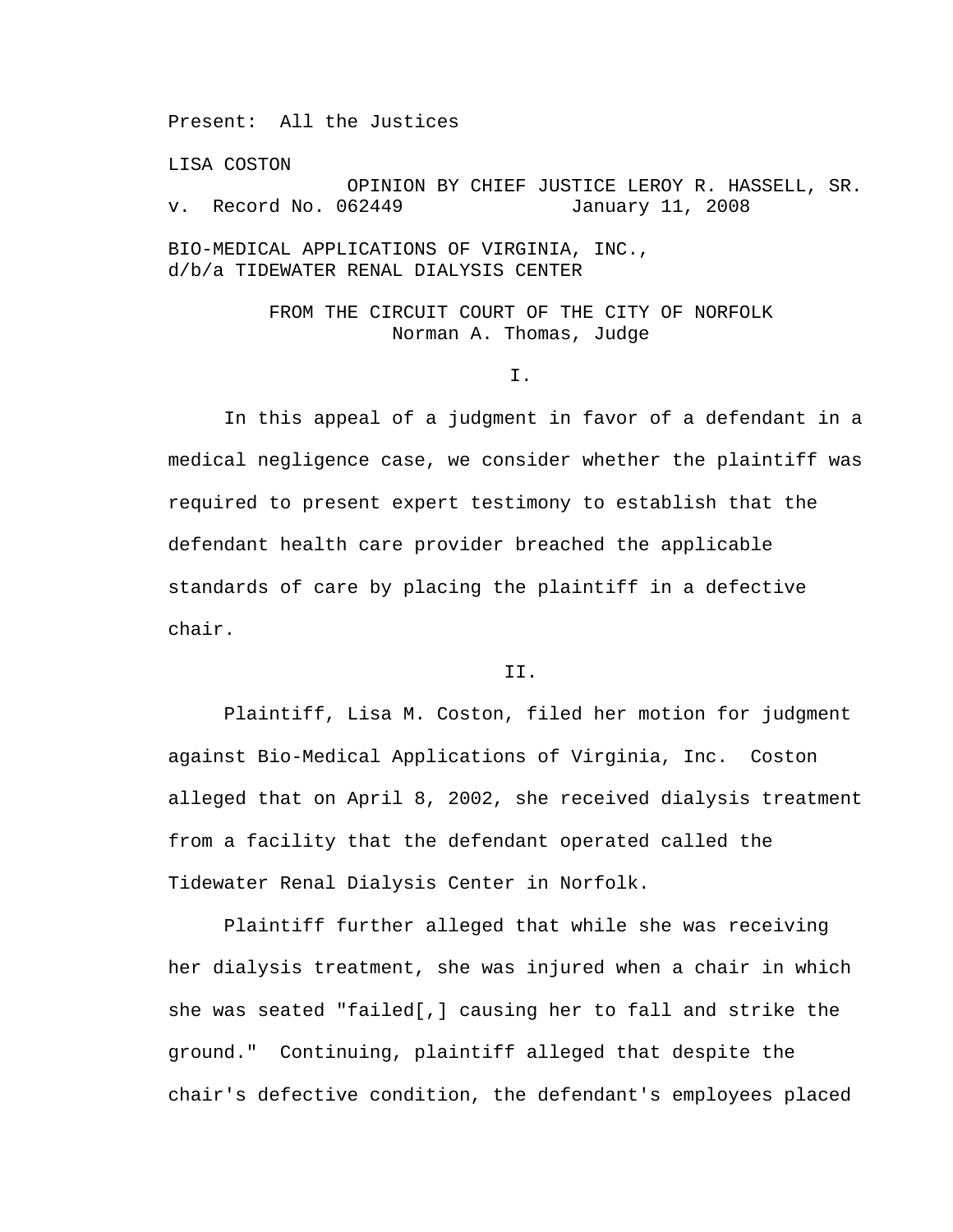her back in the chair, "which failed again[,] causing her to strike the ground a second time."

Plaintiff also alleged in her motion for judgment that the defendant health care provider breached the applicable standard of care owed to her as a result of the defendant's "false, misleading, reckless, negligent, careless and wrongful conduct, including acts of commission and omission, all of which fell below a reasonable standard of care for health care providers in their specialty practicing in Virginia as herein enumerated, [plaintiff] has been severely and permanently injured . . . ." In its grounds of defense, the defendant denied that it breached any duty owed to the plaintiff.

 The circuit court entered a pretrial order that required the plaintiff to identify her expert witnesses on or before June 9, 2005. Plaintiff failed to identify any expert witness who would testify about the applicable standards of care owed by the defendant to the plaintiff and deviations from those standards. Subsequently, the defendant filed a motion for summary judgment and asserted that the plaintiff could not establish a prima facie case of medical negligence because she failed to identify any expert witnesses who would testify about the applicable standards of care.

During the hearing on the motion for summary judgment, the plaintiff requested, and was granted, a voluntary nonsuit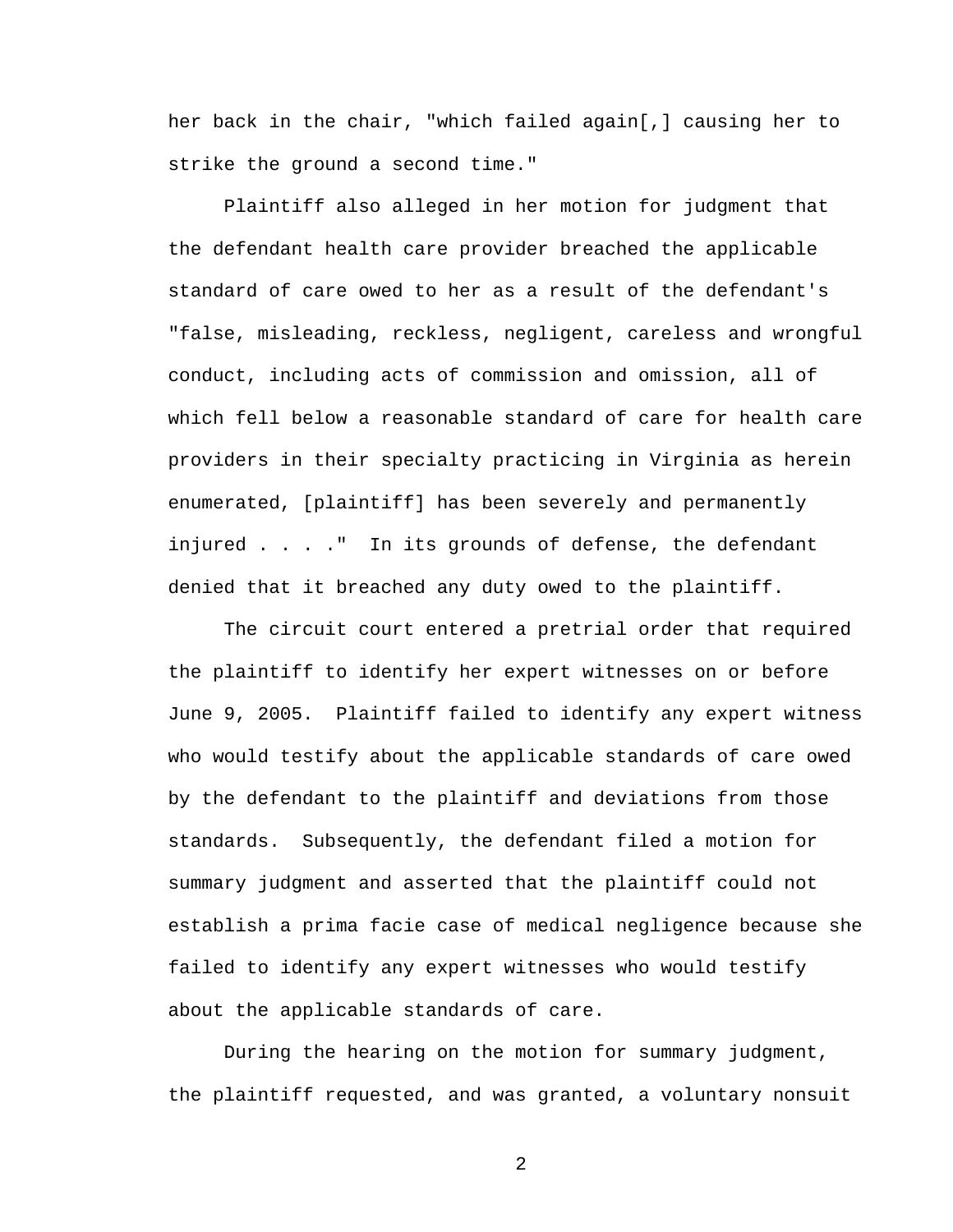after the case had been submitted to the circuit court for decision. This Court granted the defendant's appeal, and we held that the circuit court erred in granting the plaintiff's motion for a nonsuit because the case had been submitted to the court for decision. This Court reversed the judgment of the circuit court and remanded the case so that the circuit court could rule on the defendant's motion for summary judgment. Bio-Medical Applications of Virginia, Inc. v. Coston, 272 Va. 489, 495, 634 S.E.2d 349, 352 (2006).

 Upon remand, the circuit court held that the plaintiff was required to present expert testimony to establish the applicable standards of care and any deviations therefrom, and the court entered summary judgment on behalf of the defendant because the plaintiff had not identified an expert witness who would render such testimony. The plaintiff appeals.

## III.

The plaintiff argues that the circuit court erred in granting the defendant's motion for summary judgment. The plaintiff contends that she was not required to establish the applicable standards of care and deviations therefrom with expert testimony because the issue whether the defendant was negligent by placing the plaintiff in a defective chair falls within the common knowledge and experience of a jury.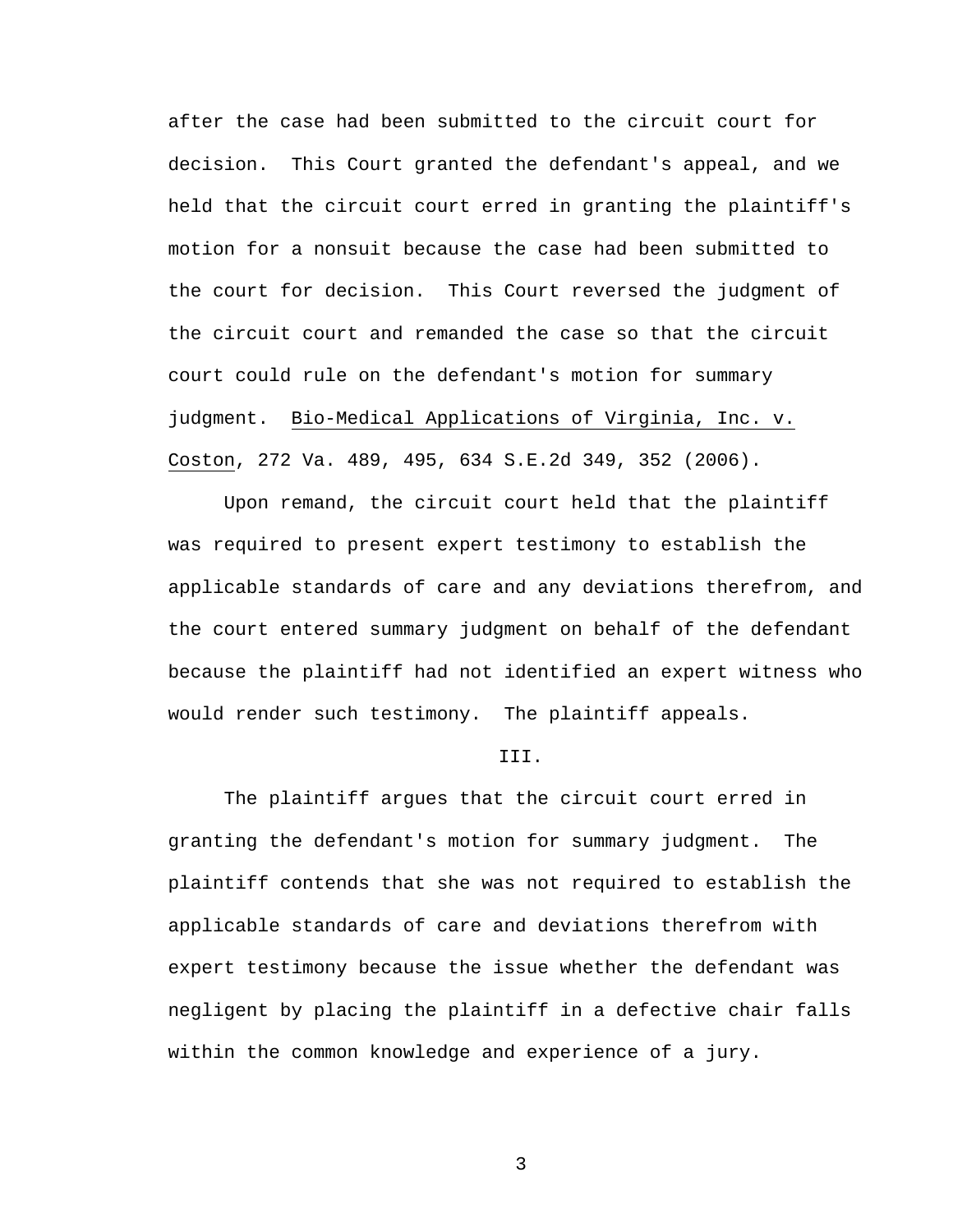Responding, the defendant asserts that plaintiff may not challenge the circuit court's ruling that her failure to designate an expert witness on the standards of care required the dismissal of her medical negligence action because she failed to assign cross-error to that ruling in the first appeal to this Court. Continuing, the defendant argues that even if the plaintiff may assert her assignment of error in this appeal, she was required to produce expert testimony to establish the applicable standards of care and any deviations from those standards. We disagree with the defendant's arguments.

Contrary to the defendant's assertions, the plaintiff could not have assigned as cross-error in the first appeal the circuit court's ruling that is the subject of the present appeal. As we have already noted, in the first appeal the sole issue before this Court was whether the circuit court erred by granting the plaintiff a nonsuit. Coston was not required to assign cross-error in the prior appeal because in the former proceeding in the circuit court, that court did not grant the defendant's motion for summary judgment.This Court remanded this case in the first appeal and directed the circuit court upon remand to rule on the defendant's motion for summary judgment that is the subject of this appeal. Bio-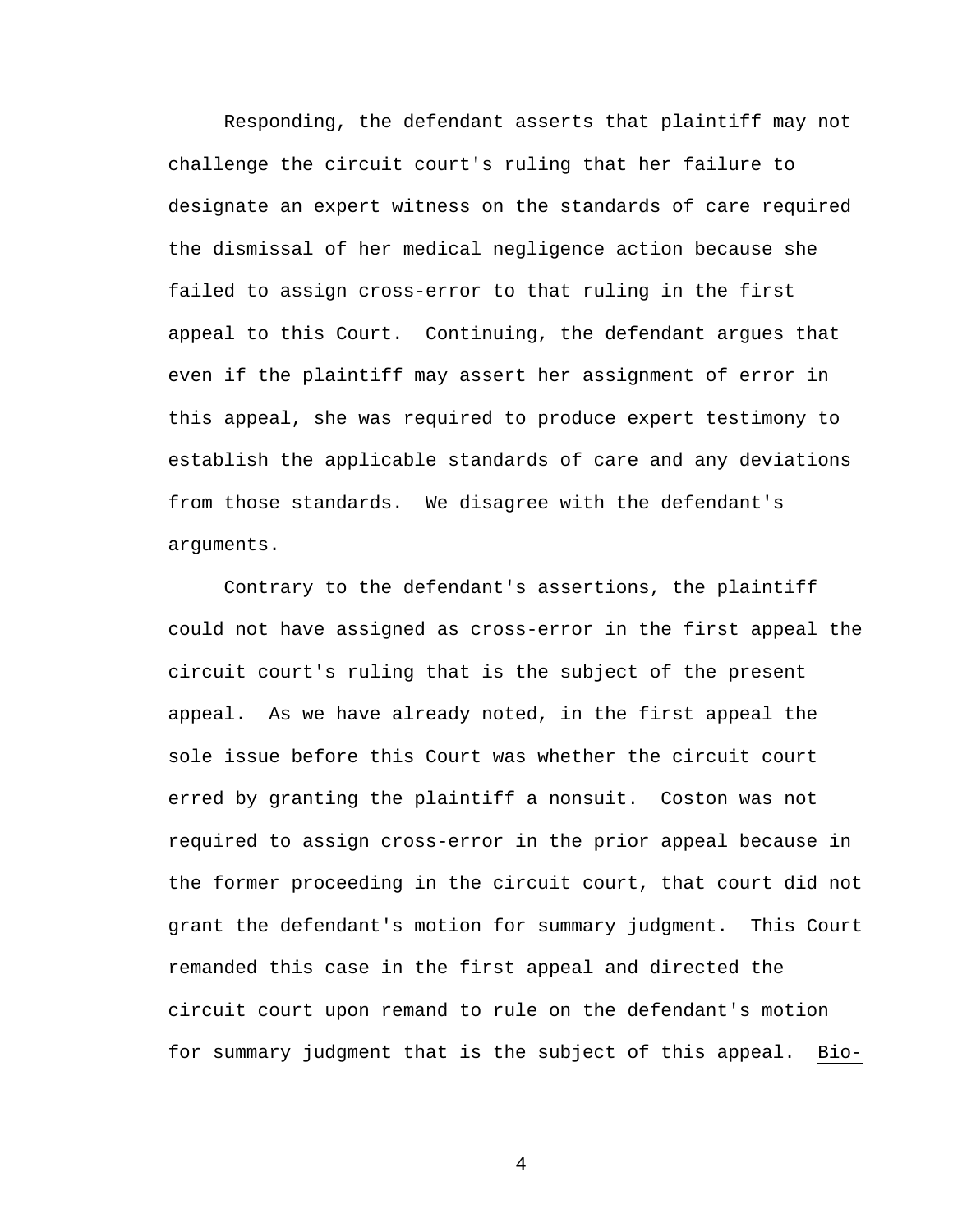Medical Applications of Virginia, 272 Va. at 495, 634 S.E.2d at 352.

We have stated on many occasions that issues involving medical negligence often fall beyond the realm of the common knowledge and experience of a lay jury, and, therefore, in most instances expert testimony is required to assist a jury. Expert testimony is usually necessary to establish the applicable standards of care, a deviation from those standards of care, and that such deviation was a proximate cause of a plaintiff's damages. Perdieu v. Blackstone Family Practice Center, Inc., 264 Va. 408, 420, 568 S.E.2d 703, 710 (2002); Beverly Enterprises-Virginia, Inc. v. Nichols, 247 Va. 264, 267, 441 S.E.2d 1, 3 (1994); Raines v. Lutz, 231 Va. 110, 113, 341 S.E.2d 194, 196 (1986); Bly v. Rhoads, 216 Va. 645, 653, 222 S.E.2d 783, 789 (1976).

 We have held, however, that in certain rare circumstances, expert testimony is not necessary in a medical negligence case because the alleged acts of negligence clearly lie within the range of the jury's common knowledge and experience. For example, in Beverly Enterprises, we affirmed a circuit court's judgment confirming a jury verdict in favor of a plaintiff in a medical negligence action even though the plaintiff did not produce expert testimony. 247 Va. at 270, 441 S.E.2d at 3-4.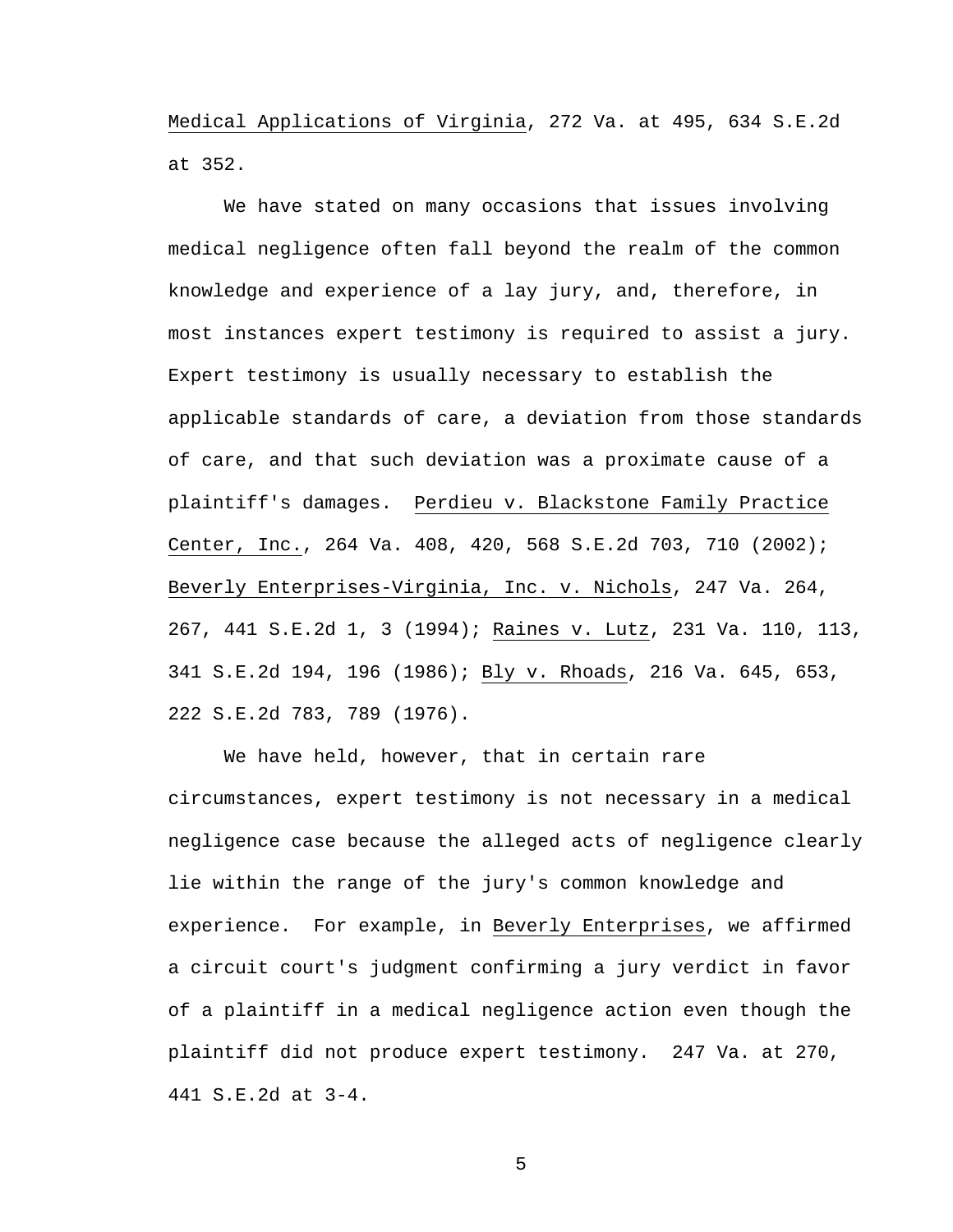In that case, Blanche Nichols was diagnosed with Alzheimer's disease. She could not care for herself, and she was unable to eat unassisted. She was admitted to a nursing home, and an administrator at the home was informed that Nichols was unable to eat unassisted. Nichols' sons also informed the administrator of prior incidents when Nichols had choked while eating. Id. at 265-66, 441 S.E.2d at 2.

 Employees of the nursing home, on at least two occasions, delivered food to Nichols, but no one assisted her with her food. Even though the nursing home personnel knew that Nichols "needed to be spoon fed" and that someone "had to keep an eye" on her, the employees failed to assist her and Nichols died when food obstructed a portion of her air passage and lodged in her windpipe. Id. at 266-67, 441 S.E.2d at 2-3.

 We held that the plaintiff was not required to present expert testimony to establish a prima facie case of medical negligence because "the question whether a reasonably prudent nursing home would permit its employees to leave a tray of food with an unattended patient who had a history of choking and who was unable to eat without assistance is certainly within the common knowledge and experience of a jury." Id. at 269, 441 S.E.2d at 4.

 In Dickerson v. Fatehi, 253 Va. 324, 484 S.E.2d 880 (1997), we also considered whether expert testimony was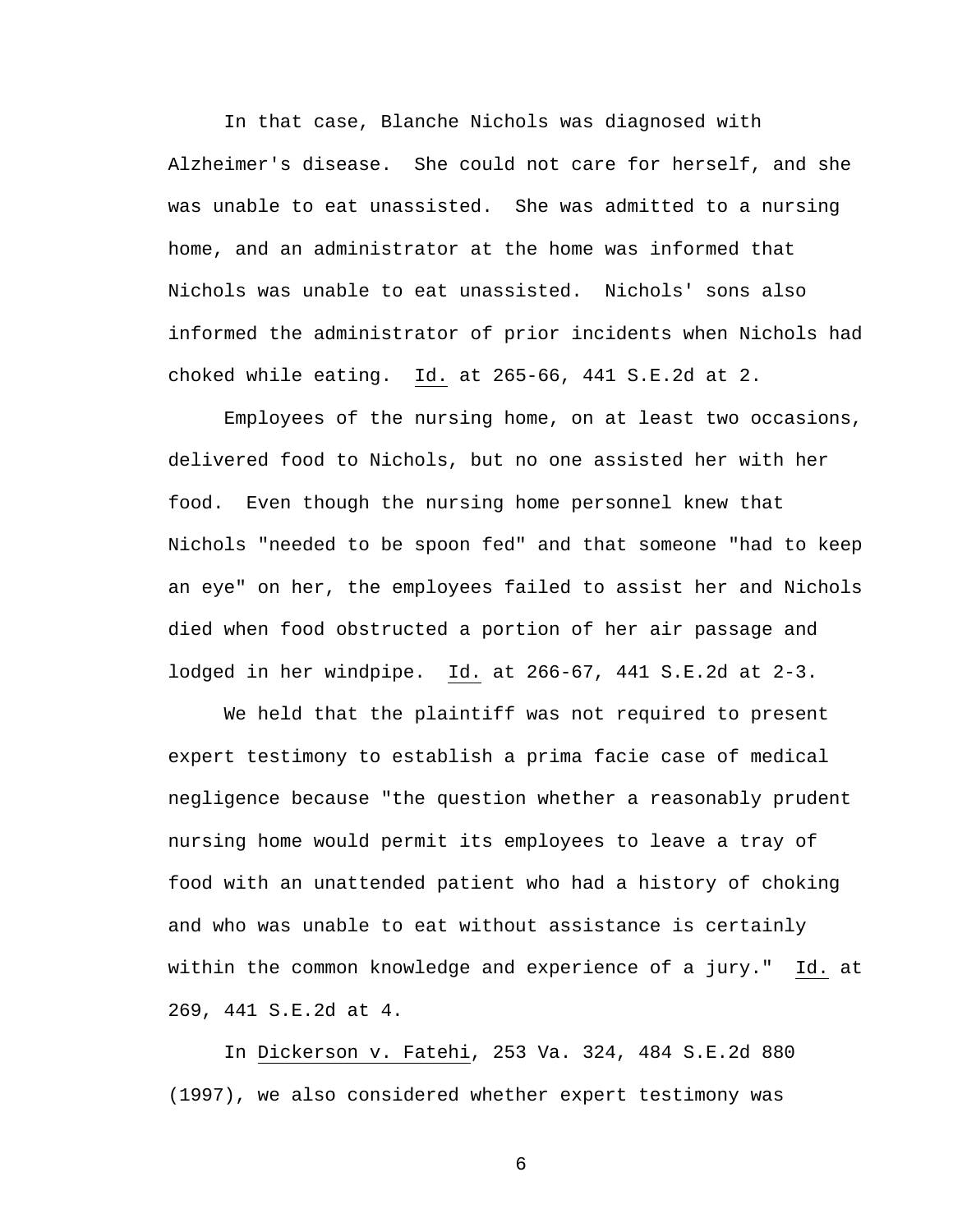necessary to establish the appropriate standards of care and breaches thereof in a medical negligence case. In Dickerson, the plaintiff alleged that during the course of surgery, a physician used a blunt tip hypodermic needle, including a plastic attachment to the syringe, and that the physician negligently failed to remove the hypodermic needle from her neck at the conclusion of the procedure. After the surgery, Dickerson experienced severe pain in her right arm, hand, and neck. Approximately 20 months after the surgery, another surgeon discovered and removed the needle and plastic attachment from Dickerson's neck. Id. at 326, 484 S.E.2d at 881.

 Dickerson filed a motion for judgment against certain health care providers. She asserted that based upon the facts alleged in her pleadings and the defendant's admissions, expert testimony was not necessary to establish the appropriate standards of care and breaches thereof. Id. at 327, 484 S.E.2d at 881. We held that if the facts alleged by the plaintiff and admitted by the doctor were presented to a jury, the jurors,

"absent expert testimony, reasonably could determine, by calling upon their common knowledge and experience, whether [the doctor] was negligent and whether his negligence was a proximate cause of Dickerson's injuries. Therefore, the trial court erred in ruling that expert testimony was necessary to establish the standard of care."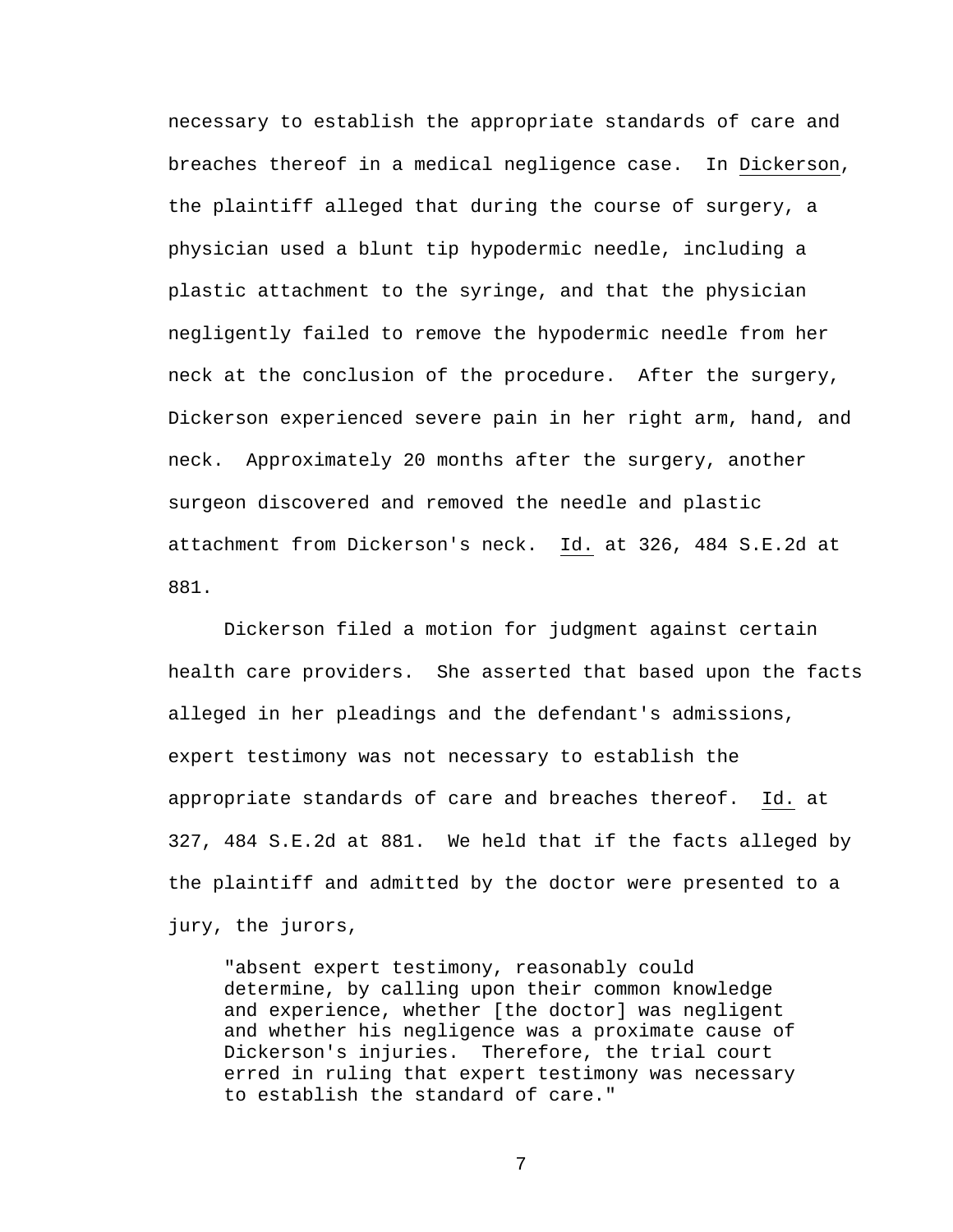Id. at 328, 484 S.E.2d at 882.

 We also note that in Jefferson Hospital, Inc. v. Van Lear, 186 Va. 74, 76-77, 84, 41 S.E.2d 441, 441-42, 445 (1947), we affirmed the judgment of a circuit court confirming a jury verdict in favor of a plaintiff in a medical negligence action without the presentation of expert testimony. In Jefferson Hospital, the plaintiff fell and fractured his hip while trying to walk to a bathroom. Even though the plaintiff had utilized a device that activated a signal light plainly visible to the floor nurse, neither the nurse nor any other attendant responded to his call during the 20 or 30 minute period that the signal light was activated. We held that the evidence was sufficient to support a finding of negligence without expert testimony because the hospital personnel were aware of the plaintiff's physical condition and they knew, or should have known, that a delay in answering his call for assistance might induce him to leave his bed and attempt to use the bathroom without assistance. Id. at 78-80, 41 S.E.2d at 442-43.

 We hold that in the present case, just as in Dickerson, Beverly Enterprises, and Jefferson Hospital, the plaintiff's allegations that she was injured after she was placed in a defective chair, if proven at trial, would be sufficient to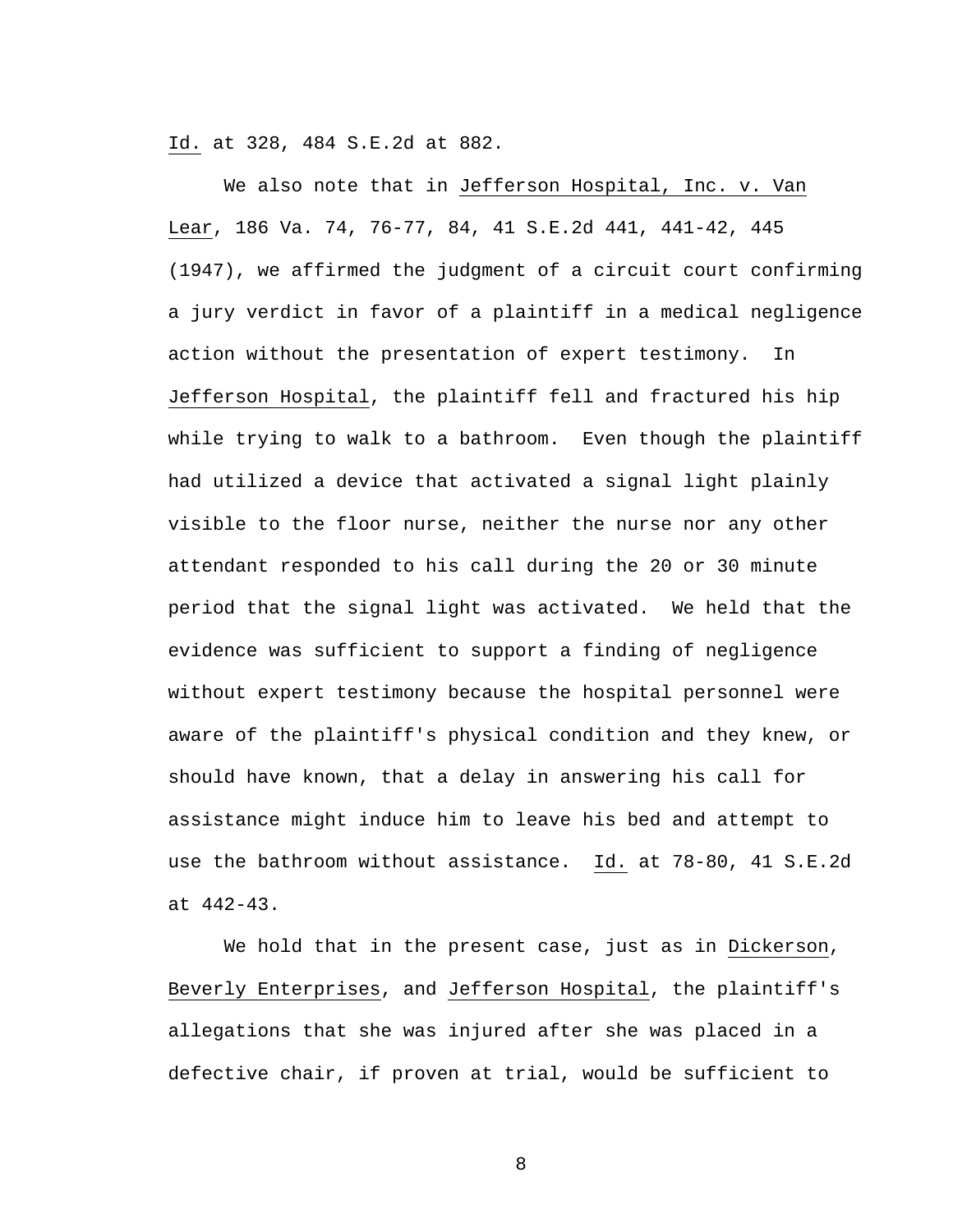establish a prima facie case of medical negligence against the defendant without the necessity of expert testimony. Based upon these allegations, a jury could find that defendant's employees placed the plaintiff in a defective chair even though they had knowledge that the chair was not safe. Certainly, the issue whether the defendant's acts or omissions in this case constitute medical negligence is within a jury's common knowledge and experience and, therefore, expert testimony is not necessary.

 The defendant, nevertheless, relying upon our decision in Perdieu, argues that the plaintiff was required to establish the applicable standards of care and deviations therefrom with expert testimony. We disagree with the defendant's argument.

In Perdieu, we held that a plaintiff in a medical negligence action must produce expert testimony to establish: that a physician failed to supervise a resident physician; that a physician breached the standards of care by failing to timely diagnose an injury; that a nursing home was negligent in failing to attend, restrain, assist, diagnose, examine, and treat an inpatient; and that the nursing home was negligent in its failure to implement a care plan for the patient. We held that the plaintiff was required to present expert testimony to establish a prima facie case of negligence because these issues were not within the common knowledge and experience of